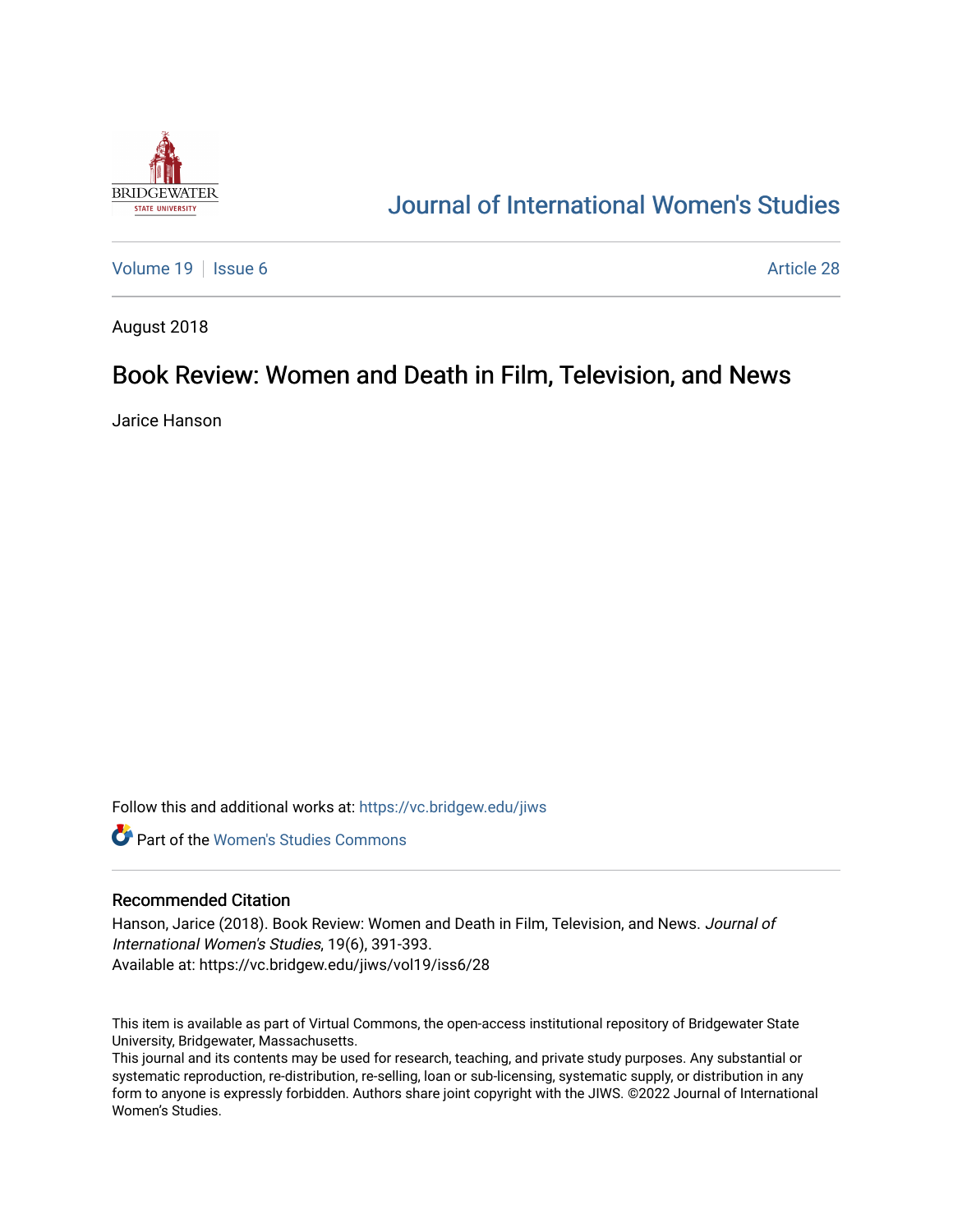#### Hanson: Book Review: Women and Death in Film, Television, and News

This journal and its contents may be used for research, teaching and private study purposes. Any substantial or systematic reproduction, re-distribution, re-selling, loan or sub-licensing, systematic supply or distribution in any form to anyone is expressly forbidden. ©2018 Journal of International Women's Studies.

### *Women and Death in Film, Television, and News* **by Joanne Clarke Dillman. 2014. Palgrave-Macmillan, New York and Basingstoke, Hampshire. 207 pages. Photographs and Index included Hardcover and Softcover: \$95.00; e-Book: \$74.99**

By Jarice Hanson $<sup>1</sup>$ </sup>

The subtitle of Joanne Clarke Dillman's very thoughtful book is "Dead But Not Gone" and the clear message she has for readers is that once images of dead women are a part of the media landscape, those women become symbols of cultural interpretations of the role of women in society. The author makes persuasive arguments for exploring feminism in the 2000s by focusing on the deaths of women characters in visual texts and the way missing and murdered real women are portrayed in news as symbolic of male aggression toward women, set against the social and political gains women have made since the 1960s and 1970s. She carefully outlines how film, television and news present images that contradict feminist goals by juxtaposing codes that support feminist goals while focusing on representation of a woman's prominence that occurs because of death. The sensationalism caused by representing images that reify violence against women in contemporary entertainment and reality-based genres of media may be more realistic than in earlier televisual portrayals, but as the author reminds us, they carry a profound cultural meaning. According to the author, these images became myriad in film, television, and news during the first decade of the twenty-first century.

In the six chapters of the 207-page book, the author provides a number of examples to support her position that once graphic images of death are presented to audiences, our social realities are forever changed and the image of the dead woman becomes a part of our collective consciousness. The book uses thirteen still pictures and frame grabs from televisual texts as references to the programs and situations the author discusses, but while the images provide a useful reference to the reader, the reproduction of the images is not the best quality. Still, this is a small point when considering the utility of the text and the original thesis provided by the author.

The chapters are meticulously researched and the extensive endnotes provide a theoretical framework for illuminating the author's interpretations. For example, in citing Bordieu, the author describes the meaning of *habitus* and how actions are become both routine and naturalized. As a result, the notes often provide more than just a quick reference, but also, when needed, a more indepth understanding of how and where the concepts she uses are related to previous seminal works. By not getting bogged down with explaining these types of concepts while developing her own points, the author's thoughts flow, but can still be linked to ideas and theoretical concepts that make this book a contribution "to the interdisciplinary field of visual culture" (p. 4).

The bibliography is a useful reference to key scholars in the field of feminist culture, reception studies, and image scholarship. The work of Bill Nichols, Elisabeth Bronfen, Teresa De Lauretis, Susan Sontag, Julia Kristeva, W.J.T. Mitchell, John Berger and many more provide the background for the development of the author's original contributions, but I was pleased to learn of a host of scholars with whom I was less familiar. The author writes that she adapted her approach

 $\overline{a}$ 

391

<sup>1</sup> Professor Emerita, Department of Communication, University of Massachusetts at Amherst, Integrative Learning Center, Amherst, Massachusetts, jariceh@comm.umass.edu.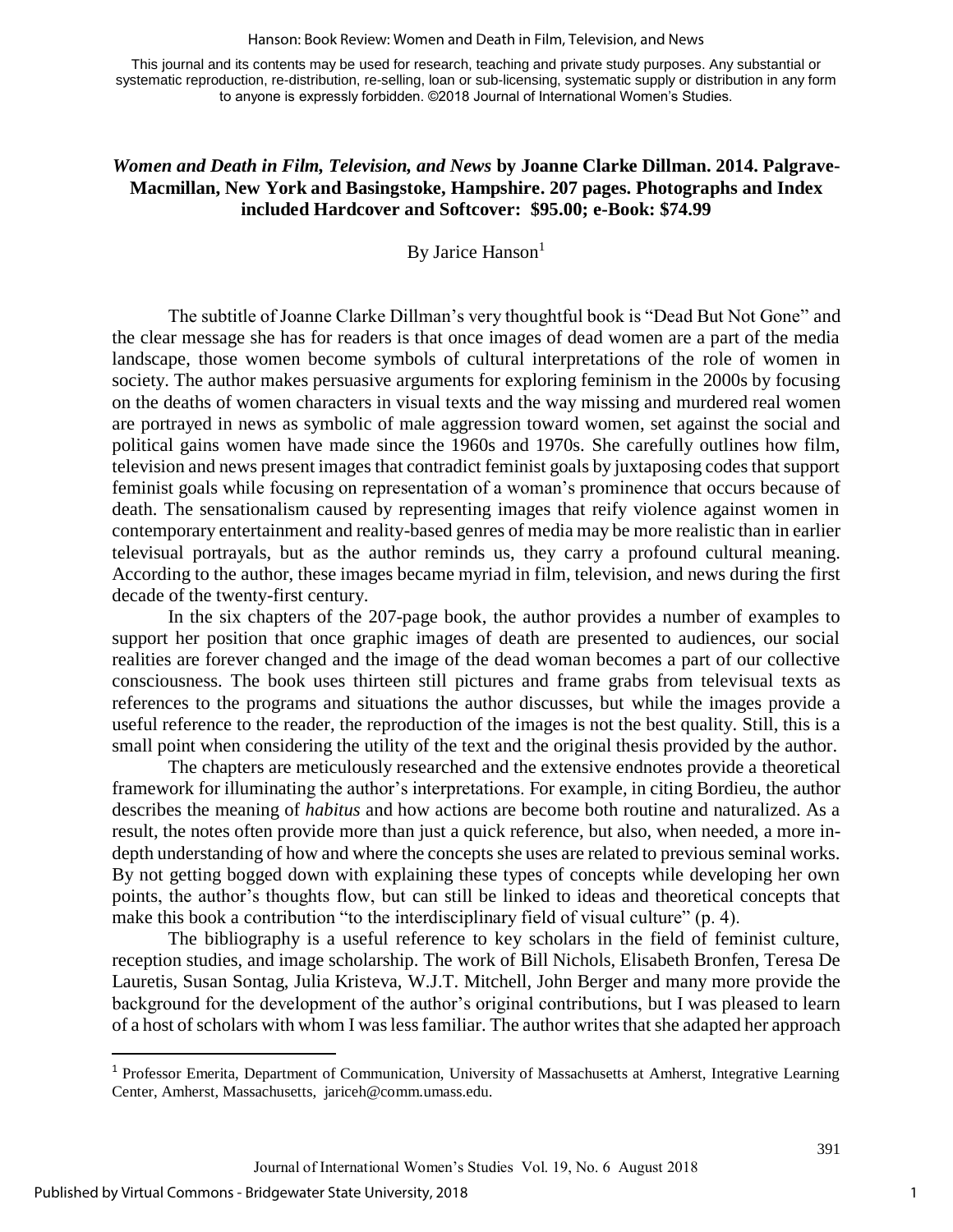from the method used by Mieke Bal, whose final book in a trilogy of the role of women in biblical texts uses speech act theory that situates the role of the dead woman by "speech, focalization, and action" (p.8). In fact, one of the outstanding features of the book is the consistent methodology, which, for me, makes this book even more valuable for readers who specialize in feminism and representations of women in the media, but also, for people who look for other reinforcing concepts in other forms of media beyond those addressed in the text. I also made a note to myself to read more of the work of Deborah Jermyn, Elke Weissmann, and Grace Chang, all of whom are prolific authors in areas I was not aware of, and whose perspectives seem insightful and original.

The book makes a strong contribution to interdisciplinary studies that often fall into the category of "post-millennial" works of fiction and non-fiction. While most of the authors who claim to work in this category come from literature (George Saunders), theatre (Tony Kushner, Ann Nelson), and film, (Quentin Tarentino), it is refreshing to see a scholarly book that deals with the same themes. Thanks to Clarke Dillman, we now know that a number of "newish" scholars are grappling with these cultural tropes and themes. In fact, one of the strengths of the book is that it frames media and spectatorship in a novel way. By addressing cross-genre images and finding consistency, the author reinforces the validity of her perspective.

Readers who focus on film, television, or news might well favor the chapters dedicated to examples from these genres, but the author's approach to the work as outlined in the Introduction (chapter 1) is quite persuasive and original. By consistently pointing out the connective tissue that anchors the author's position that dead women in the 2000s reflected contemporary thoughts of feminism and post-9/11 meaning, the "dead but not gone" concept is rich in cultural significance. The timeliness of the author's position is clearly articulated in the section titled "Three Components of the Historical Context" (13-20) that include globalization, 9/11 and its aftermath, and antifeminism and postfeminism as lenses with which to view the examples in the following chapters. The introduction also serves to anchor the author's study in the appropriate era in the evolving field of reception studies.

Chapters 2 and 3 are dedicated to film narratives and in the introduction to the films in chapter 2, *Minority Report* (2002), *Déjà Vu* (2006), and *Corpse Bride* (2005) the author explains the "dead-but-not-gone" convention. She concludes that the gendered violence perpetrated in each of these films serve to discipline women for their actions within environments that are constituted by advanced technology, science fiction, and fantasy genres. Chapter 3 focuses on the films *The Lovely Bones* and *Disturbia*, both "family films" that take place within the context of a serial killer upsetting the status quo. The two chapters on filmic portrayals are highly detailed and well documented, leading me to think that much of Clarke Dillman's work must be in film, but if she had not included the chapters on television and news, her framing of the issues would still provide a provocative approach to understanding the "dead but not gone" analysis. What she has done by developing her argument consistently in early chapters, is to show how similar treatment of dead women are in media, even though the subject comes up in a story (such as film), episodic narratives (like TV), and how these themes crossover into genres where you might not expect the same tropes and themes to dominate—such as in news.

Television narratives from the early 2000s in chapter 4 include the television series, *CSI: Crime Scene Investigation* and *Dead Like Me*. By targeting recurring themes in series television, the author makes a strong case for the element of time and familiarity for which audiences repeatedly get the message that women's bodies are the site of male dominance enacted through violence. I found the analysis of *Dead Like Me*, which the author describes as a "black comedy" highly original and insightful. In this section the author makes the claim that the protagonist of this

2